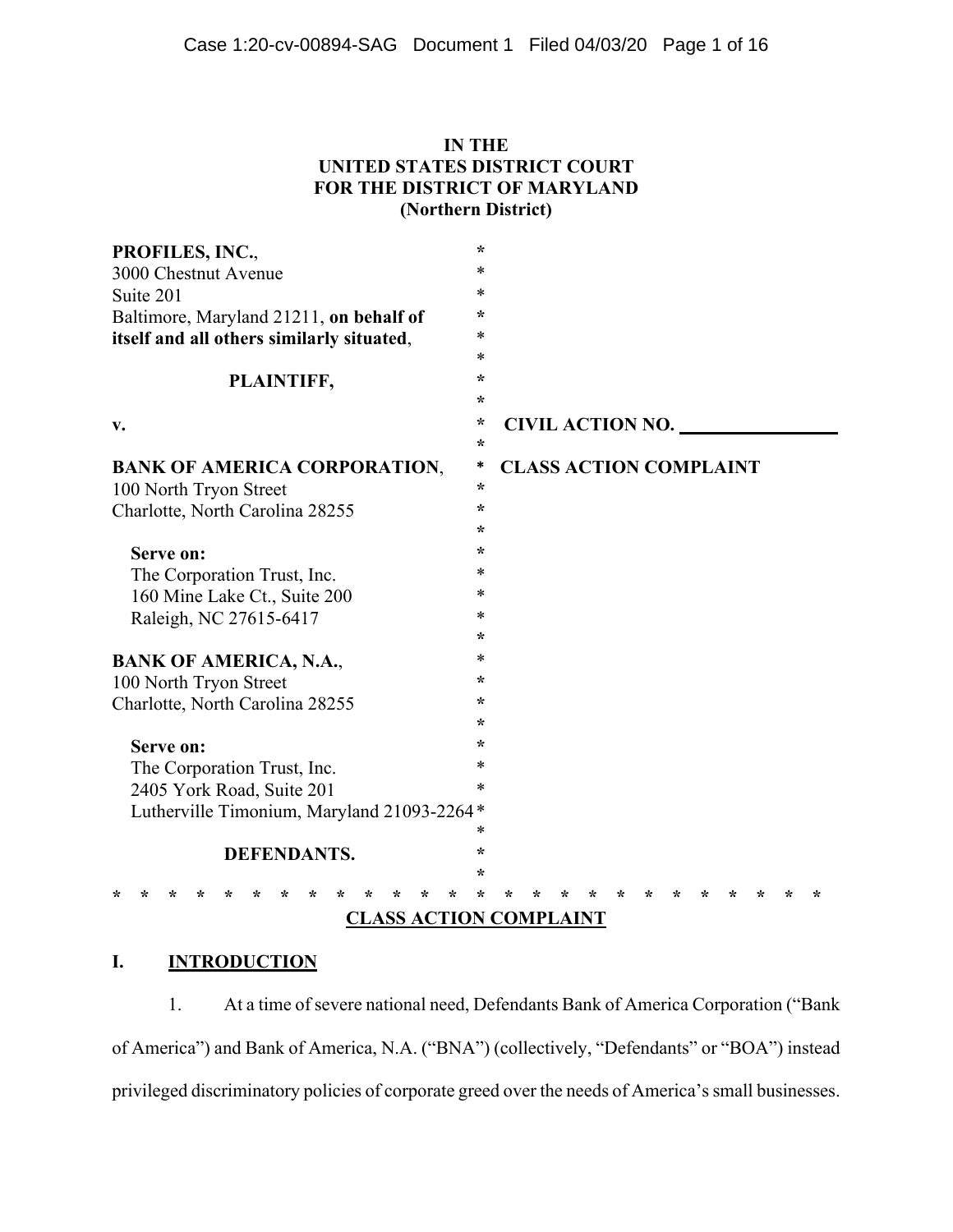## Case 1:20-cv-00894-SAG Document 1 Filed 04/03/20 Page 2 of 16

2. Authorized by Congress and the President under the Coronavirus Aid, Relief, and Economic Security Act, H.R. 748 ("CARES Act") and its loan programs to administer billions of dollars in federal funding to small businesses in a fair, equitable and uniform manner, Defendants implemented a loan process that unlawfully prioritized their existing borrowing clients and barred their depository clients and other small businesses from even applying for funds from the governmental loan programs. Nothing in the CARES Act authorizes or permits Defendants to pick and choose who would gain access to or benefit from the federally backed lending program. And, the priority of access to these limited funds is material – the demand is overwhelming as America responds to the economic tsunami of COVID-19 upon small businesses. There is no justification for requiring depository clients and other small businesses to go to the end of the line.

3. Named Plaintiff Profiles, Inc. ("Named Plaintiff" or "Profiles") brings this action, on behalf of itself and all others similarly situated, against BOA for violations of the CARES Act", violations of the Small Business Administration's ("SBA") 7(A) loan program, 15 U.S.C. § 636(a), a declaratory judgment pursuant to 28 U.S.C. § 2201, and a preliminary and permanent injunction pursuant to 28 U.S.C. § 2202.

4. The Paycheck Protection Program ("PPP"), which is part of the \$2 trillion stimulus package created by the CARES Act in response to the COVID-19 pandemic that was signed in to law on March 27, 2020, empowers lenders to make available as much as \$349 billion in government-guaranteed loans to cover eight weeks of payroll and other expenses.

5. BOA – creating an improper and unlawful restriction on PPP loans – is refusing to accept PPP loan applications unless the small business is an active borrower with BOA. BOA is thus unlawfully prioritizing existing customers who are active borrowers as of February 2020.

6. Indeed, BOA has denied access to the PPP program to small businesses that do not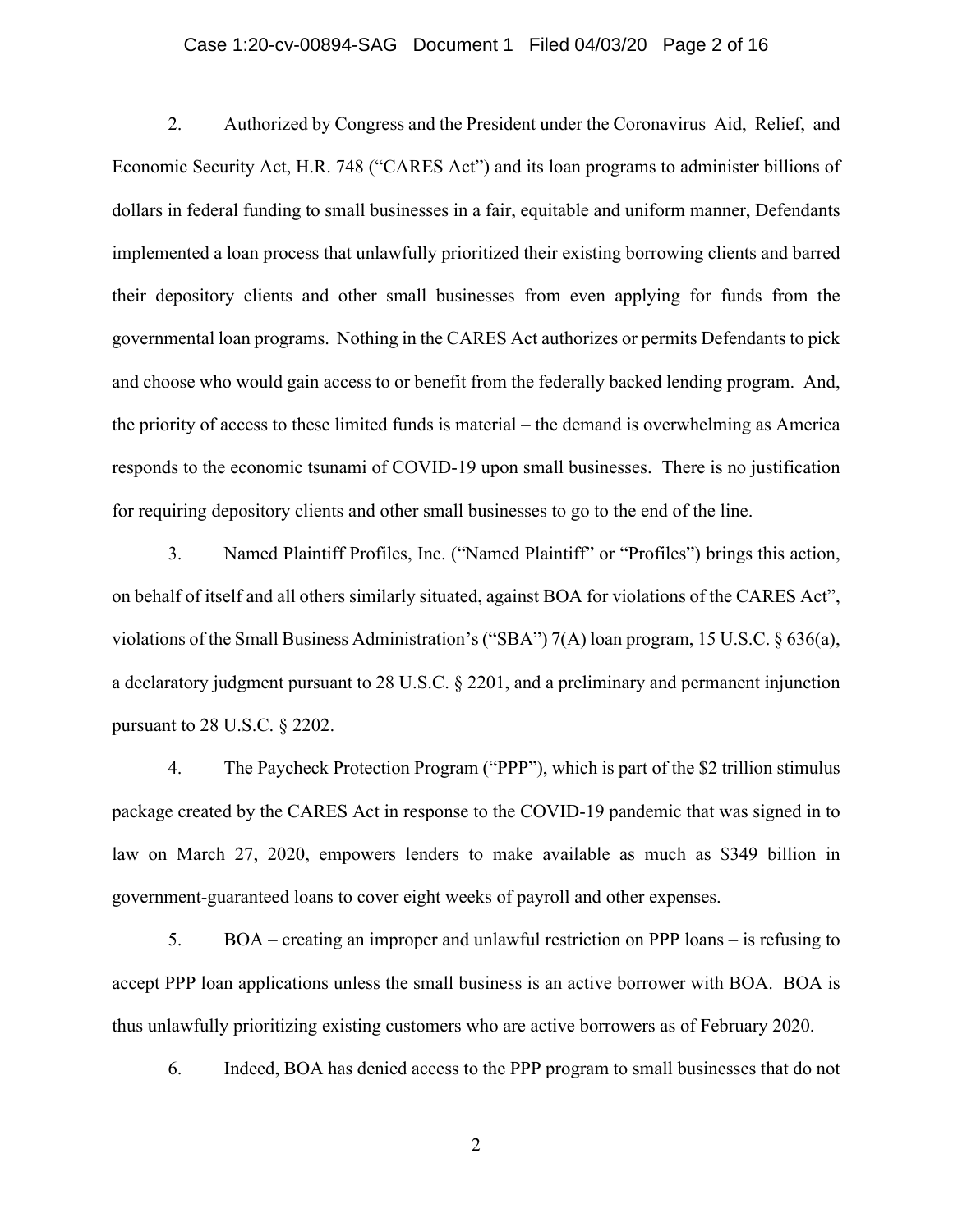#### Case 1:20-cv-00894-SAG Document 1 Filed 04/03/20 Page 3 of 16

have a "lending" relationship with BOA. Profiles, which has a depository relationship with BOA, was prohibited by BOA from even applying for a PPP loan with BOA, despite meeting the statutory requirements for a PPP loan.

7. The purpose and motivation behind BOA's discriminatory practice is transparent – it is prioritizing its balance sheet by supporting preexisting loans issued by BOA through the PPP program at the expense of small business customers who do not have a lending relationship with BOA.

8. Senators Marco Rubio (R.-Fla.) and Ben Cardin (D.-Md.) have already chastised BOA for imposing criteria not found in the law and selectively choosing who can apply.

9. BOA's discriminatory practices are abhorrent and in violation of federal law. In this time of national need, BOA's discriminatory practices can only be described as corporate greed.

### **II. PARTIES**

10. Named Plaintiff Profiles is a public relations firm incorporated in Maryland with its principal place of business located at 3000 Chestnut Avenue, Suite 201, Baltimore, Maryland 21211. Profiles is a small business that qualifies as an eligible applicant for a PPP loan under the CARES Act.

11. Defendant Bank of America is a corporation organized under the laws of Delaware, with its principal place of business in Charlotte, North Carolina. It is a diversified global financial services company and a bank holding company. It has transacted business in this district.

12. Defendant BNA is a national banking association headquartered in Charlotte, North Carolina. It has transacted business in this district.

13. Defendant Bank of America, as the corporate parent of BNA, which was involved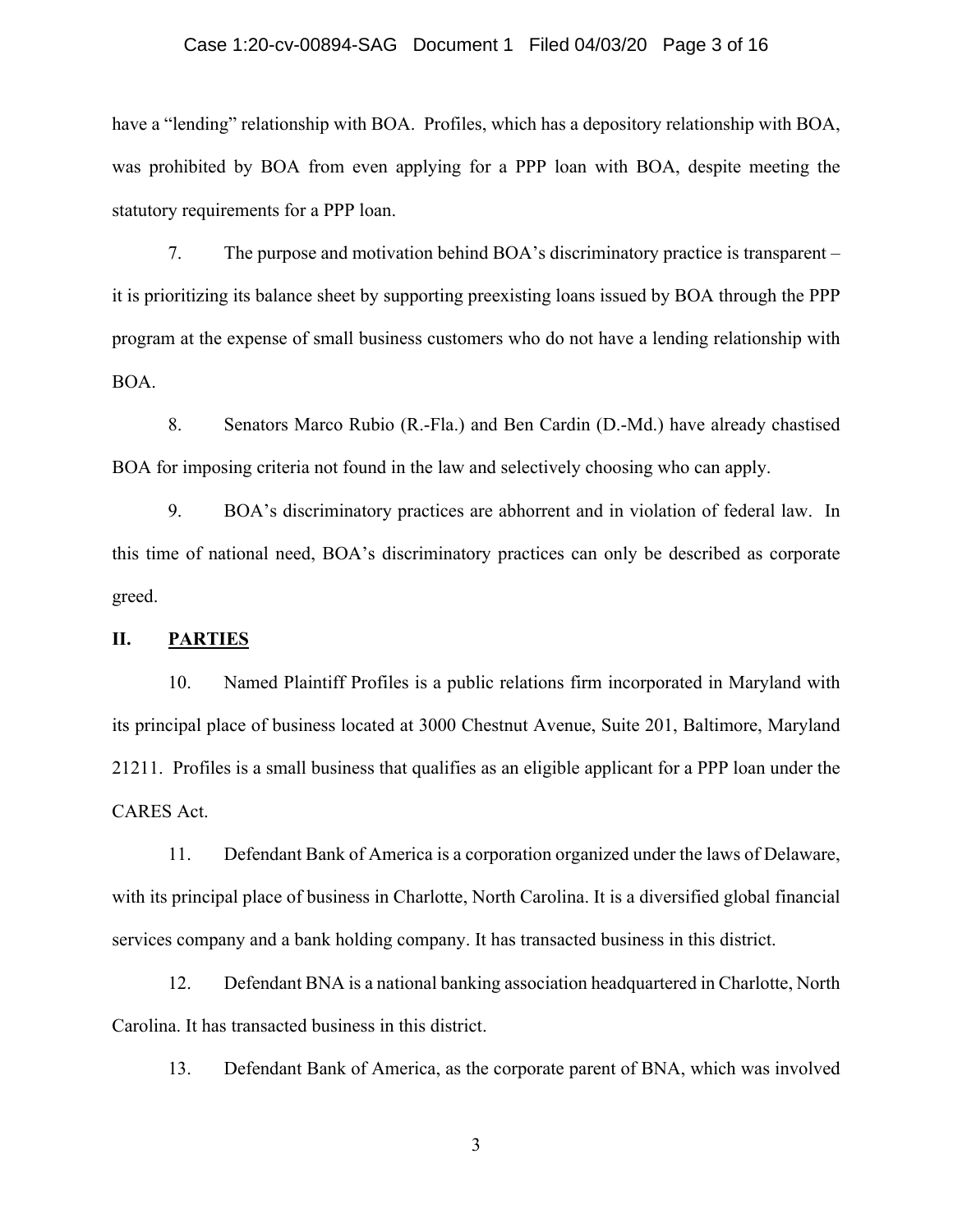in the wrongful activities alleged herein, had the practical ability to direct and control the actions and operations of BNA and, in fact, did so through a variety of centralized policy and functions, and coordinated practices.

#### **III. JURISDICTION AND VENUE**

14. The subject matter jurisdiction of this Court is invoked pursuant to 28 U.S.C. §§ 1331 and 1332(d). There are members of the Class who are citizens of states other than the states of citizenship of Defendants, and the amount in controversy exceeds five million (\$5,000,000) dollars exclusive of interest and costs.

15. Venue lies in this District pursuant to 28 U.S.C. §§ 1391 (a) and (c), as BOA conducts a continuous course of business in the State of Maryland.

### **IV. FACTS**

16. The CARES Act is the largest economic relief bill in U.S. history and will allocate \$2.2 trillion in support to individuals and businesses affected by the coronavirus pandemic and economic downturn.

17. As part of the relief provided, the CARES Act expands the eligibility criteria for borrowers to qualify for loans that are available through the SBA by adding the PPP to the SBA's gamut of loan programs.

18. The PPP provides federally-guaranteed loans up to a maximum amount of \$10 million to eligible businesses, which can be conditionally forgivable, to encourage businesses to retain employees through the COVID-19 crisis by assisting in the payment of certain operational costs. To accommodate for this SBA expansion, the CARES Act has authorized commitments to the SBA 7(a) loan program, as modified by the CARES Act, in the amount of \$349 billion.

19. Eligible individuals and entities under the PPP include small businesses and eligible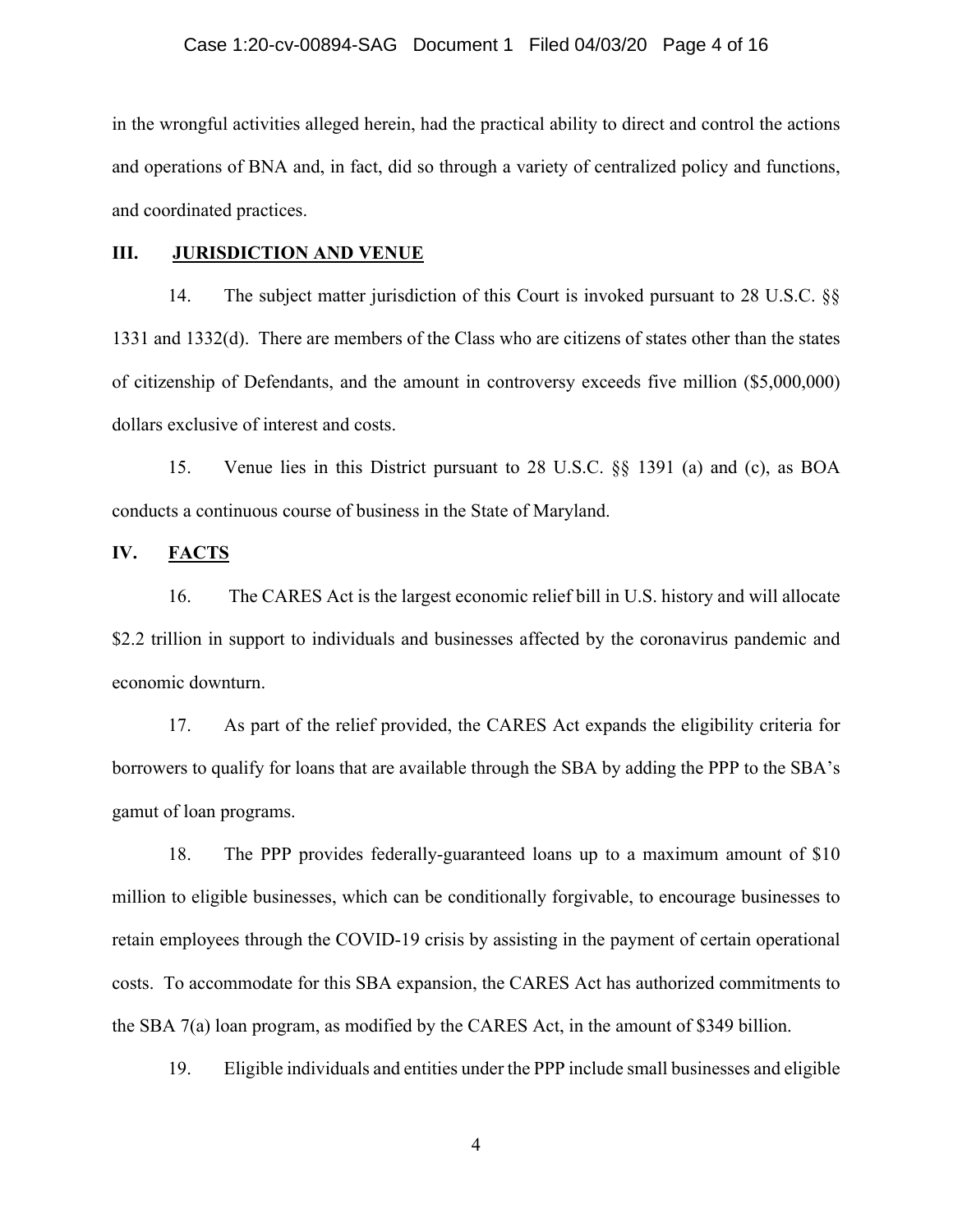## Case 1:20-cv-00894-SAG Document 1 Filed 04/03/20 Page 5 of 16

nonprofit organization, Veterans organizations, and Tribal businesses described in the Small

Business Act, as well as individuals who are self-employed or are independent contractors who

meet program size standards.

20. The SBA's interim final rule on the PPP provides the following information as to

who is eligible for a PPP loan:

You are eligible for a PPP loan if you have 500 or fewer employees whose principal place of residence is in the United States, or are a business that operates in a certain industry and meet the applicable SBA employee-based size standards for that industry, and:

i. You are:

A. A small business concern as defined in section 3 of the Small Business Act (15 USC 632), and subject to SBA's affiliation rules under 13 CFR121.301(f) unless specifically waived in the Act;

B. A tax-exempt nonprofit organization described in section  $501(c)(3)$  of the Internal Revenue Code (IRC), a tax-exempt veterans organization described in section 501(c)(19) of the IRC, Tribal business concern described in section 31(b)(2)(C) of the Small Business Act, or any other business; and

ii. You were in operation on February 15, 2020 and either had employees for whom you paid salaries and payroll taxes or paid independent contractors, as reported on a Form 1099-MISC. You are also eligible for a PPP loan if you are an individual who operates under a sole proprietorship or as an independent contractor or eligible self-employed individual, you were in operation on February 15, 2020. You must also submit such documentation as is necessary to establish eligibility such as payroll processor records, payroll tax filings, or Form 1099-MISC, or income and expenses from a sole proprietorship. For borrowers that do not have any such documentation, the borrower must provide other supporting documentation, such as bank records, sufficient to demonstrate the qualifying payroll amount.

13 CFR Part 120, pp. 5-6.

21. The "General Eligibility" section of the PPP loan lender application form lists only

two requirements for a PPP loan to be approved: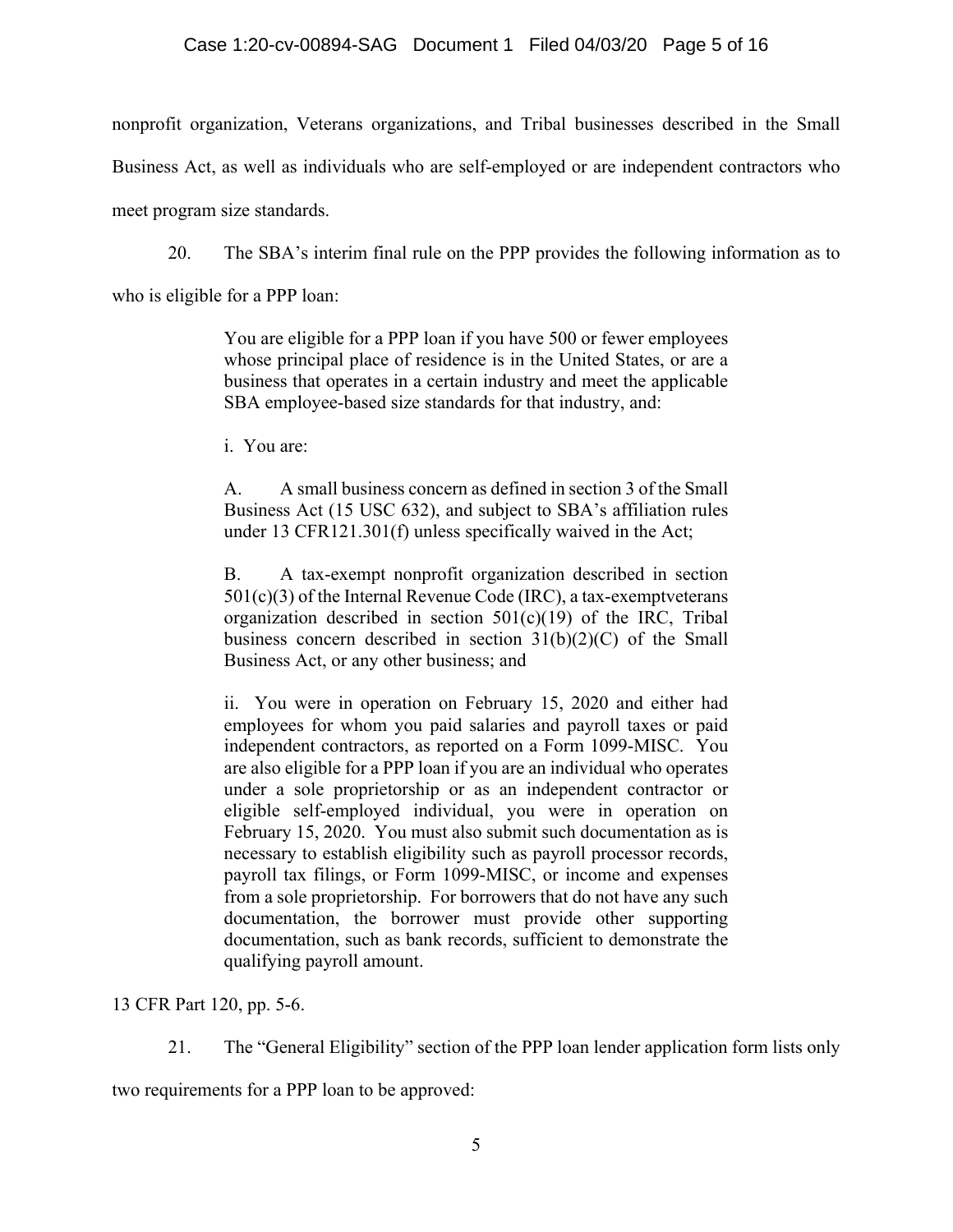- The Applicant has certified to the Lender that (1) it was in operation on February 15, 2020 and had employees for whom the Applicant paid salaries and payroll taxes or paid independent contractors, as reported on Form(s) 1099-MISC, (2) current economic uncertainty makes this loan request necessary to support the ongoing operations of the Applicant, (3) the funds will be used to retain workers and maintain payroll or make mortgage interest payments, lease payments, and utility payments, and (4) the Applicant has not received another Paycheck Protection Program loan.
- The Applicant has certified to the Lender that it (1) is an independent contractor, eligible self-employed individual, or sole proprietor or (2) employs no more than the greater of 500 or employees or, if applicable, meets the size standard in number of employees established by the SBA in 13 C.F.R. 121.201 for the Applicant's industry.

SBA Form 2484.

22. At 8:42 am on Friday, April 3, 2020 – the opening day of PPP loans – Treasury Secretary Steven Mnuchin tweeted that community banks "have already processed over 700 loans" for a total of \$2.5 million. Hugh Son & Dawn Giel, *Bank of America's Small Business Loan Portal is Up, But Most Banks are having Trouble*, CNBC (Apr. 3, 2020) [hereinafter "Hugh Son"], *available at* https://www.cnbc.com/2020/04/03/bank-of-americas-small-business-loan-portal-isup-making-it-the-first-bank-to-accept-applications.html (last accessed Apr. 3, 2020).

23. BOA announced on the morning of April 3, 2020, that it was accepting online applications for the Government's \$349 billion PPP, becoming the first major bank to do so. *See*  Hugh Son.

24. That same morning, BOA Chairman and CEO Brian Moynihan appeared on CNBC to tout BOA's participation in the program and BOA's claimed concern and interest for the welfare of small businesses in America. In fact, on BOA's website, under the banner "We Are Here For Our Small Business Clients", BOA proclaims that "Our Small Business Clients who may be eligible for financial relief through the federal Paycheck Protection Program can now apply online." https://about.bankofamerica.com/promo/assistance/latest-updates-from-bank-of-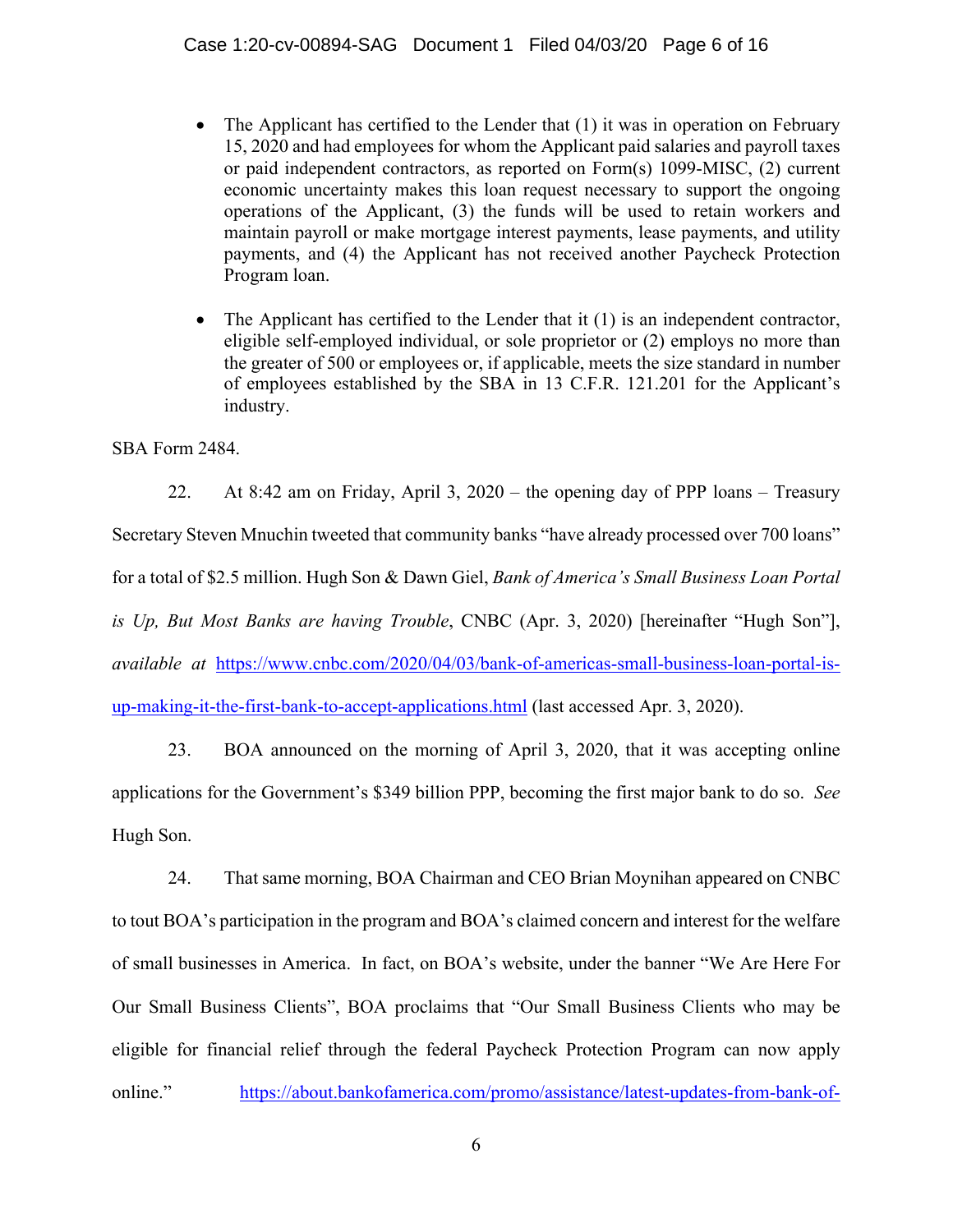#### Case 1:20-cv-00894-SAG Document 1 Filed 04/03/20 Page 7 of 16

america-coronavirus/small-business-assistance?cm\_sp=SBC-\_-PPP-Thread-Redirect-\_-PPP-Thread-Redirect (last accessed Apr. 3, 2020).

25. BOA's PPP loan portal went live at about 9 am ET Friday. *See* Hugh Son. Within an hour, the bank had 10,000 applications for loans. *Id.*

26. Profiles is a "small business" as defined under the SBA guidelines, and qualifies as an eligible applicant for a PPP loan.

27. Profiles is a private banking client of BOA, maintaining a depository relationship with BOA, including Profiles' primary checking account and other operational accounts.

28. Profiles is not a current borrower of funds from BOA.

29. In light of the COVID-19 pandemic and the current financial climate, Profiles attempted to apply for a PPP loan from BOA.

30. However, when Profiles tried to apply for a PPP loan from BOA on the morning of April 3, 2020, Profiles was electronically denied access to an application. The denial flagged the fact that Profiles did not have a preexisting lending relationship with BOA.

31. Confused and distraught, Amy Elias ("Ms. Elias"), owner of Profiles, immediately contacted Marie Conley ("Ms. Conley"), Vice President, Bank of America, Preferred & Small Business Banking, Baltimore Metro Market, via email about BOA refusing to even allow her to apply for a PPP loan.

32. Ms. Conley responded, "Amy, I'm so sorry!!!!! I just got the news today on my conference call. I can imagine how devasted you must be. I'm trying to find out where else you can go to get money. Get back to you later."

33. Ms. Elias responded, "Are you serious? They are not going to make an exception for all of this!?", to which Ms. Conley replied, "I asked a few minutes ago, thinking of you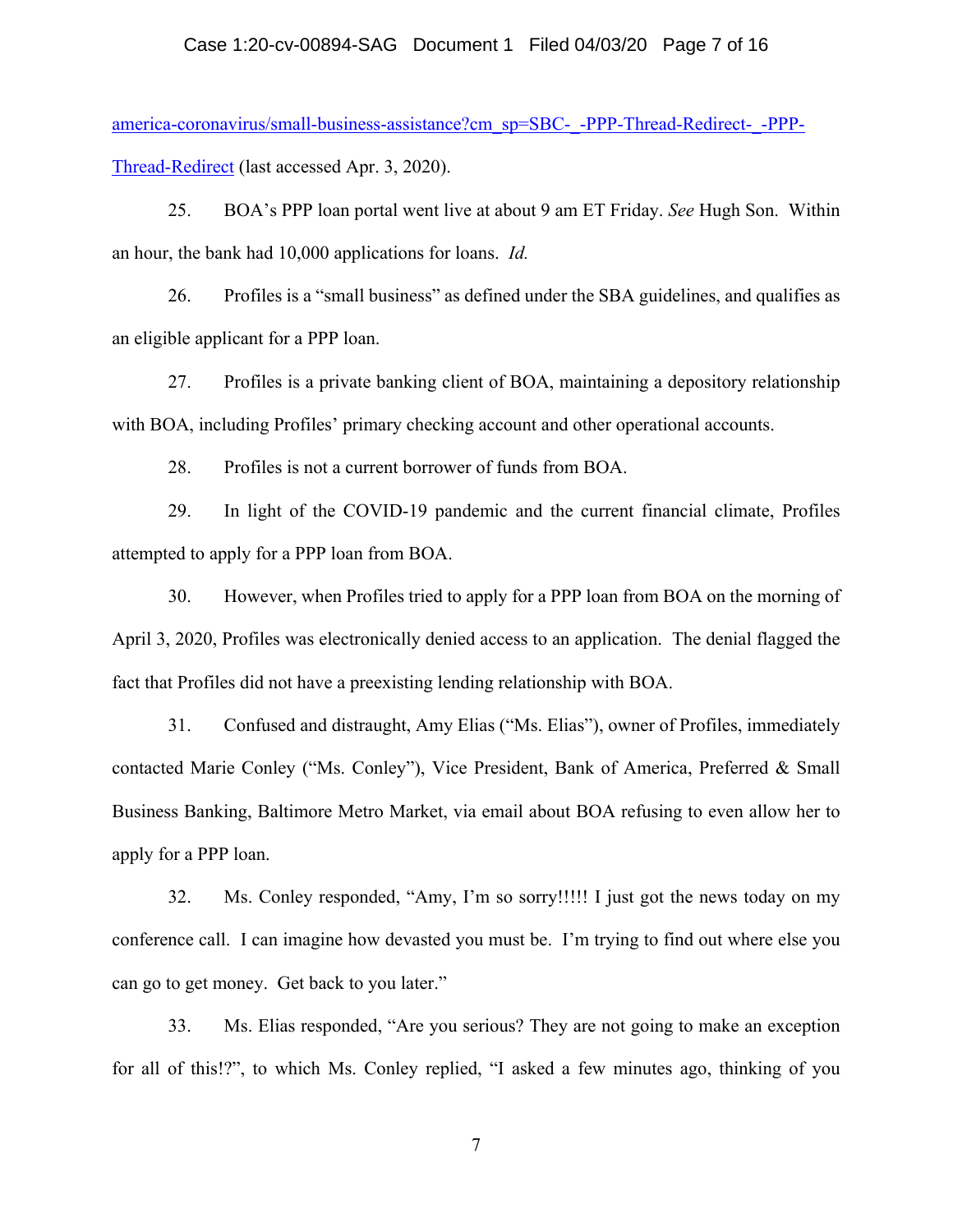#### Case 1:20-cv-00894-SAG Document 1 Filed 04/03/20 Page 8 of 16

specifically, and they said no."

34. In disbelief, Ms. Elias wrote back, "I can not [*sic*] believe this." Ms. Conley replied, "I know. . . . I'm very disappointed too."

35. Nothing in the PPP federal law allows for the differentiation of a small business loan under the federal program between a bank's depository clients and their lending clients. And, nothing in PPP federal law allows for BOA to determine who can participate in the federal program based on that improper criteria.

36. The purpose and motivation behind BOA's discriminatory practice is transparent. In light of the fact that PPP is a limited funding program, BOA has decided to prioritize its balance sheet by supporting preexisting loans issued by BOA through the PPP program at the expense of small businesses that do not have a lending relationship with BOA. Had Congress intended to allow banks, like BOA, to limit access to the PPP funding program to only those small businesses that had a borrowing relationship with the bank, Congress would have said so. The purpose, however, of the PPP law is to assist all small business who qualify under the SBA rules and to provide equal access to those funds.

37. Nevertheless, BOA states on its website:

Small Business clients with a business lending and a business deposit relationship at Bank of America are eligible to apply for a Paycheck Protection Program through our bank. A client's preexisting lending relationship with us may include small business, commercial or corporate credit cards, conventional business loan or lease, business lines of credit, business auto loans, practice solutions loans, trade and asset-based loans.

Small Business owners who do not have a business lending and business deposit relationship with us should contact their current business loan provider as soon as possible, if they plan to apply for the federal Paycheck Protection Program. This is the best and fastest method for applying for federal relief, based on the U.S. Treasury requirements and guidance.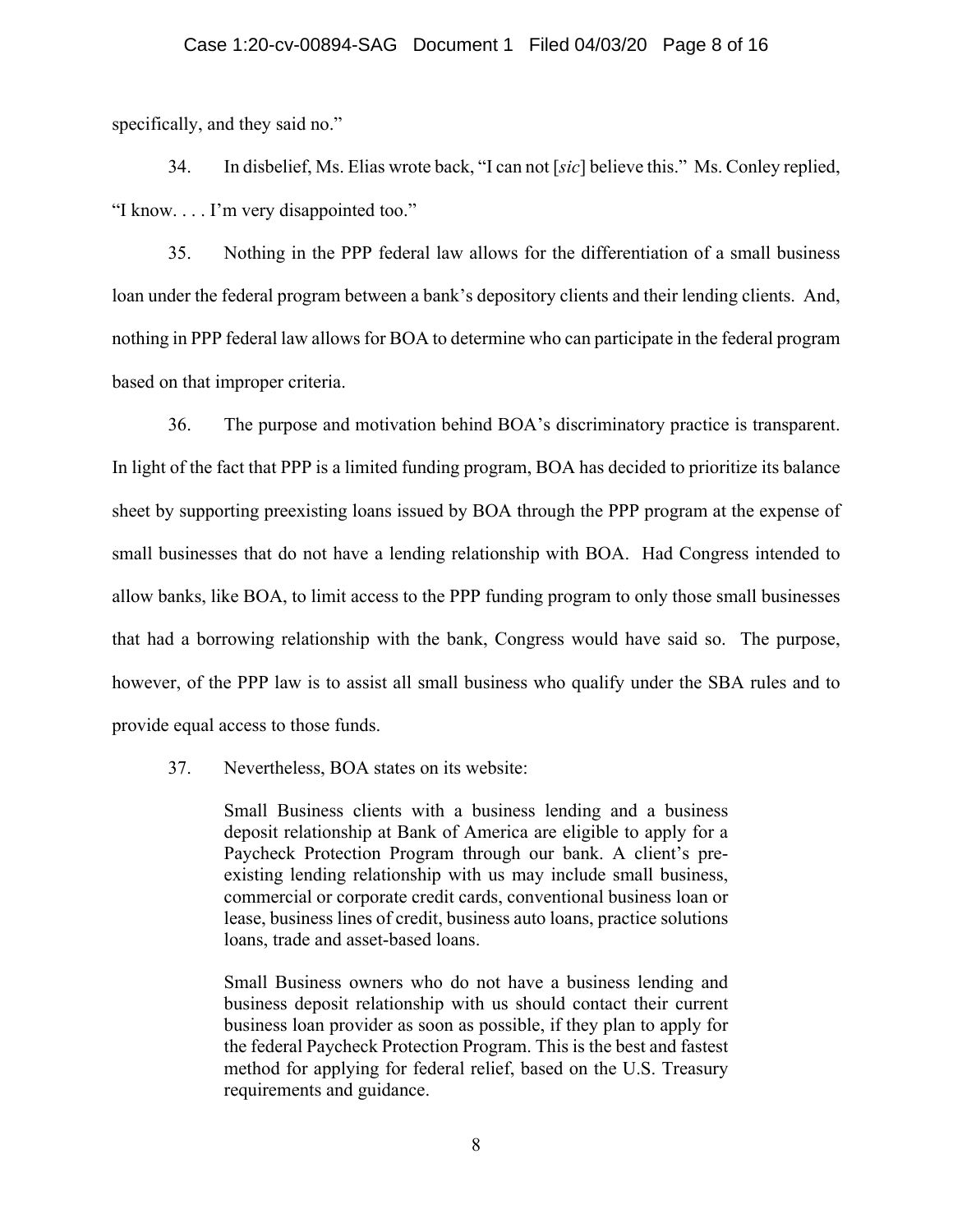*See* https://about.bankofamerica.com/promo/assistance/latest-updates-from-bank-of-americacoronavirus/small-business-assistance?cm\_sp=SBC-\_-SBC-Link-\_-SBC-Carousel (last accessed Apr. 3, 2020).

38. Indeed, Senator Marco Rubio criticized BOA for its decision, saying via Tweeter,

"The requirement that a #SmallBusiness not just have a business account but also a loan or credit card is NOT in the law we wrote & passed or in the regulations." *See* Hugh Son:



39. Likewise, Senator Ben Cardin issued the following Statement on Launch of

Paycheck Protection Program:

I am deeply troubled by reports of financial institutions turning away small businesses that desperately need capital through the Paycheck Protection Program. The small business provisions in the CARES Act were written to get funds into the hands of American small business owners as quickly as possible so they can keep employees on payroll and avoid financial ruin while we work to combat COVID-19. Creating artificial barriers that block businesses from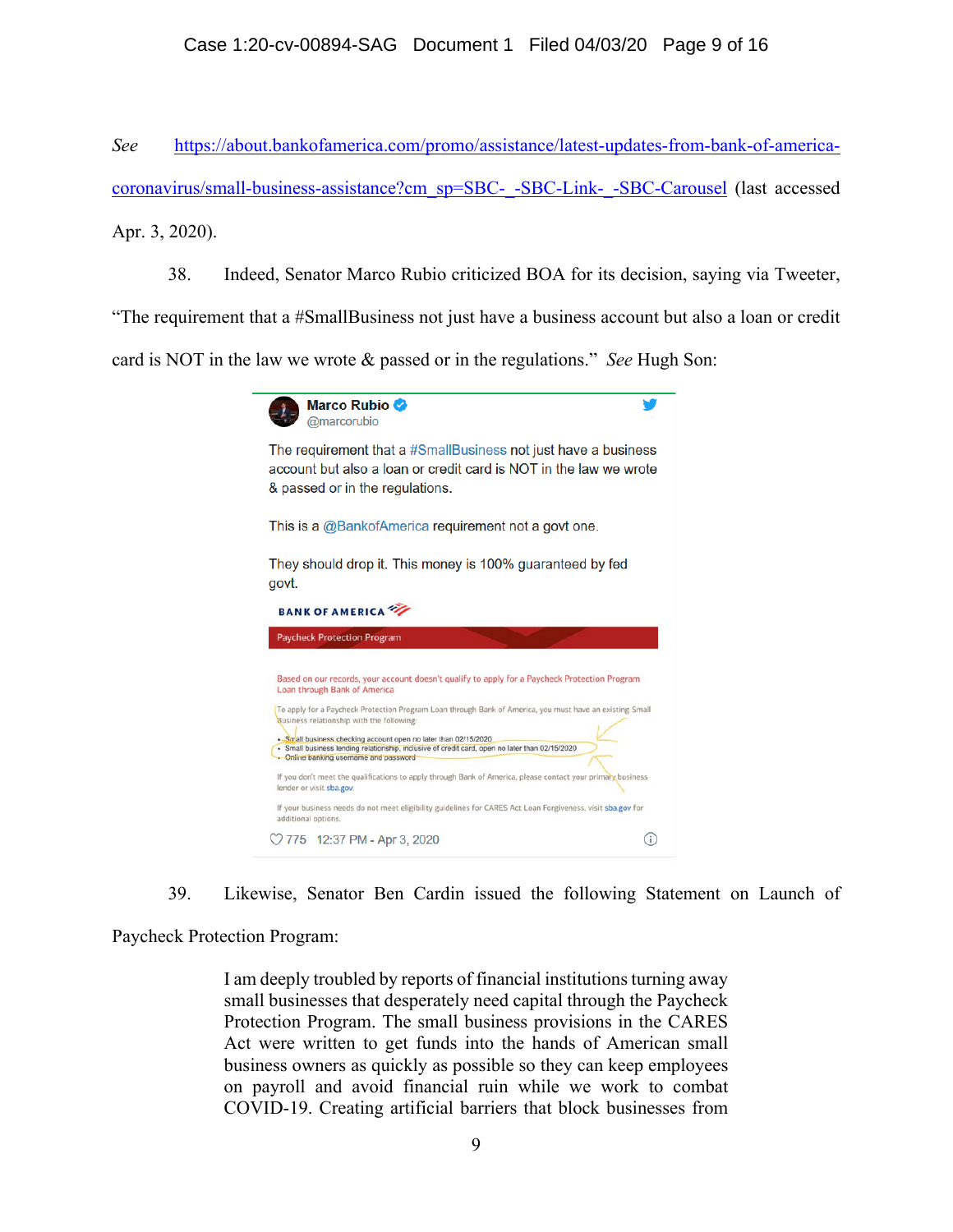much-needed capital is redlining by another name. I will continue working with the administration to ensure that small businesses in every community have access to the programs created by the CARES Act, including the emergency EIDL grant program and the Paycheck Protection Program.

# **V. CLASS ACTION ALLEGATIONS**

40. Named Plaintiff incorporates each and every allegation contained in the preceding paragraphs by reference as if fully set forth herein.

41. Named Plaintiff, in accordance with Fed. R. Civ. P. 23(b)(1), (b)(2) and (b)(3), bring this action on behalf of themselves and as members of the Class defined below.

42. The Class consists of (a) all individuals or entities who qualify for a loan under the

PPP and (b) who were prevented from even applying for a PPP loan by BOA solely because they do not have a pre-existing debt relationship with BOA.

43. The Class is so numerous that joinder of all members is impracticable. See Fed. R.

Civ. P. 23(a)(1). The Class consists of individuals and companies, throughout the country.

44. There are questions of law and fact common to the Class. See Fed. R. Civ. P.  $23(a)(2)$ . These common questions include, but are not limited to:

A. Whether Defendants wrongly imposed additional requirements for PPP loans for the purpose of protecting themselves for financial purposes; thereby, penalizing small businesses that the Government intended to benefit from PPP loans for not having a debt relationship with Defendants;

B. Whether Defendants wrongly denied qualifying small businesses from applying to BOA for PPP loans;

C. Whether the claims alleged herein can be stated against Defendants by this Class based on the facts alleged in this complaint;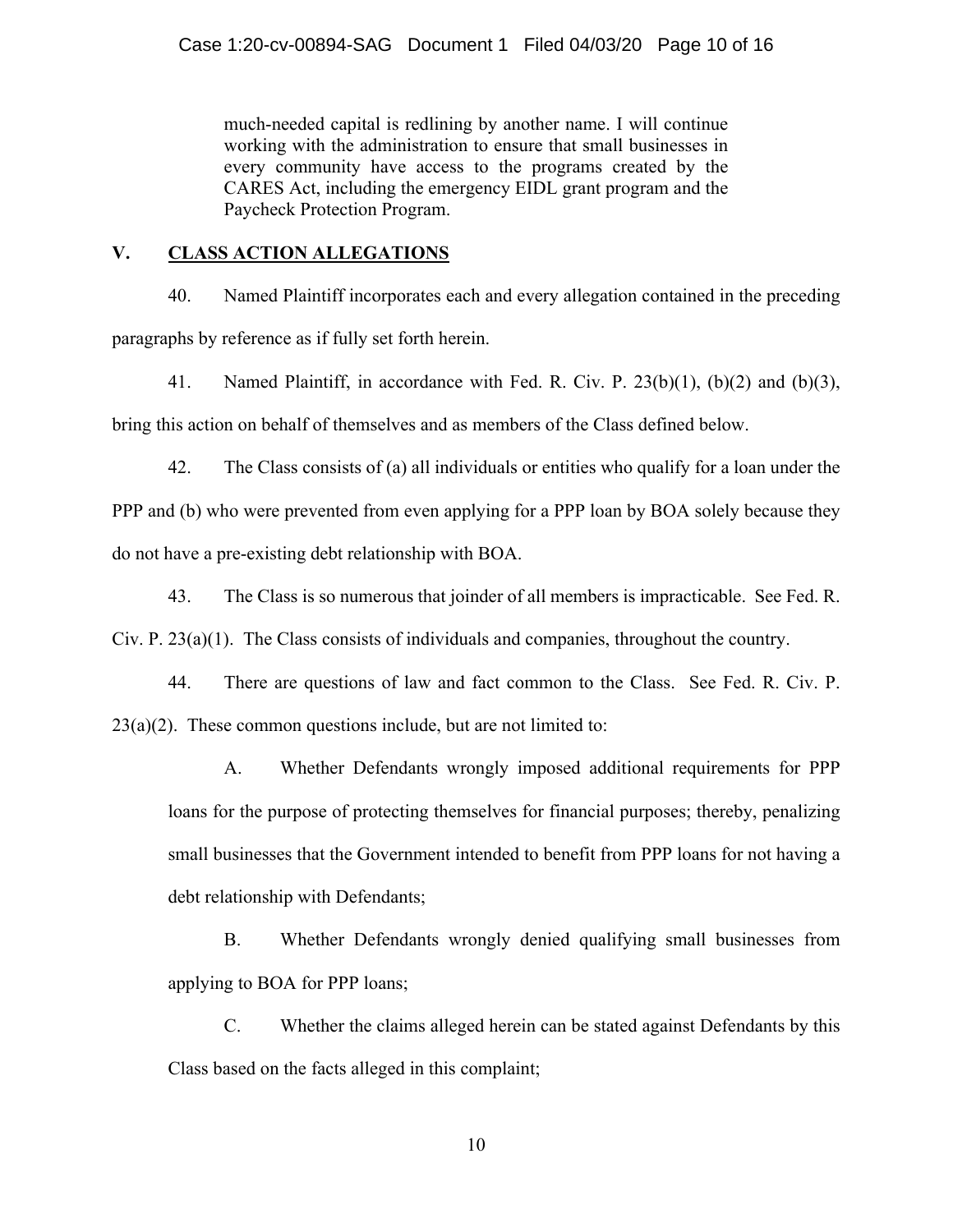#### Case 1:20-cv-00894-SAG Document 1 Filed 04/03/20 Page 11 of 16

45. The claims of Named Plaintiff, which arise out of BOA's prohibition of qualifying small businesses to apply for PPP loans with BOA, are typical of the claims of the Class members. Likewise, Defendants' defenses to the Named Plaintiff's claims – both the myriad of legal defenses that can be anticipated, together with the factual defenses – are typical of the defenses to the Class claims. *See* Fed. R. Civ. P. 23(a)(3).

46. The Named Plaintiff will fairly and adequately represent and protect the interests of the Class. *See* Fed. R. Civ. P. 23(a)(4). The Named Plaintiff is articulate and knowledgeable about its claims, and fully able to describe them. There are no conflicts of interest between the Named Plaintiff with respect to the interests of the Class members. The Named Plaintiff, like the Class members, have suffered financial loss as a result of Defendants' acts. Named Plaintiff has sufficient financial resources to litigate this case and further the interests of the Class without compromising them.

47. Counsel for the Named Plaintiff are well-suited to represent their interests and the interests of the Class at large. Counsel include M. Celeste Bruce, Esq., Alan M. Rifkin, Esq., Charles S. Fax, Esq., Liesel J. Schopler, Esq. and Barry L. Gogel, Esq. (Rifkin Weiner Livingston LLC). The combined experience and areas of professional concentration of these attorneys are well-suited to representation of the interests of the Class. All these lawyers practice complex civil litigation and are experienced in class action litigation.

48. Class certification is appropriate pursuant to Fed. R. Civ. P. 23(b)(1). Prosecuting separate actions would create a risk of adjudications with respect to individual Class members that, as a practical matter, would be dispositive of the interests of the other members not parties to the individual adjudications or would substantially impair or impede their ability to protect their interests.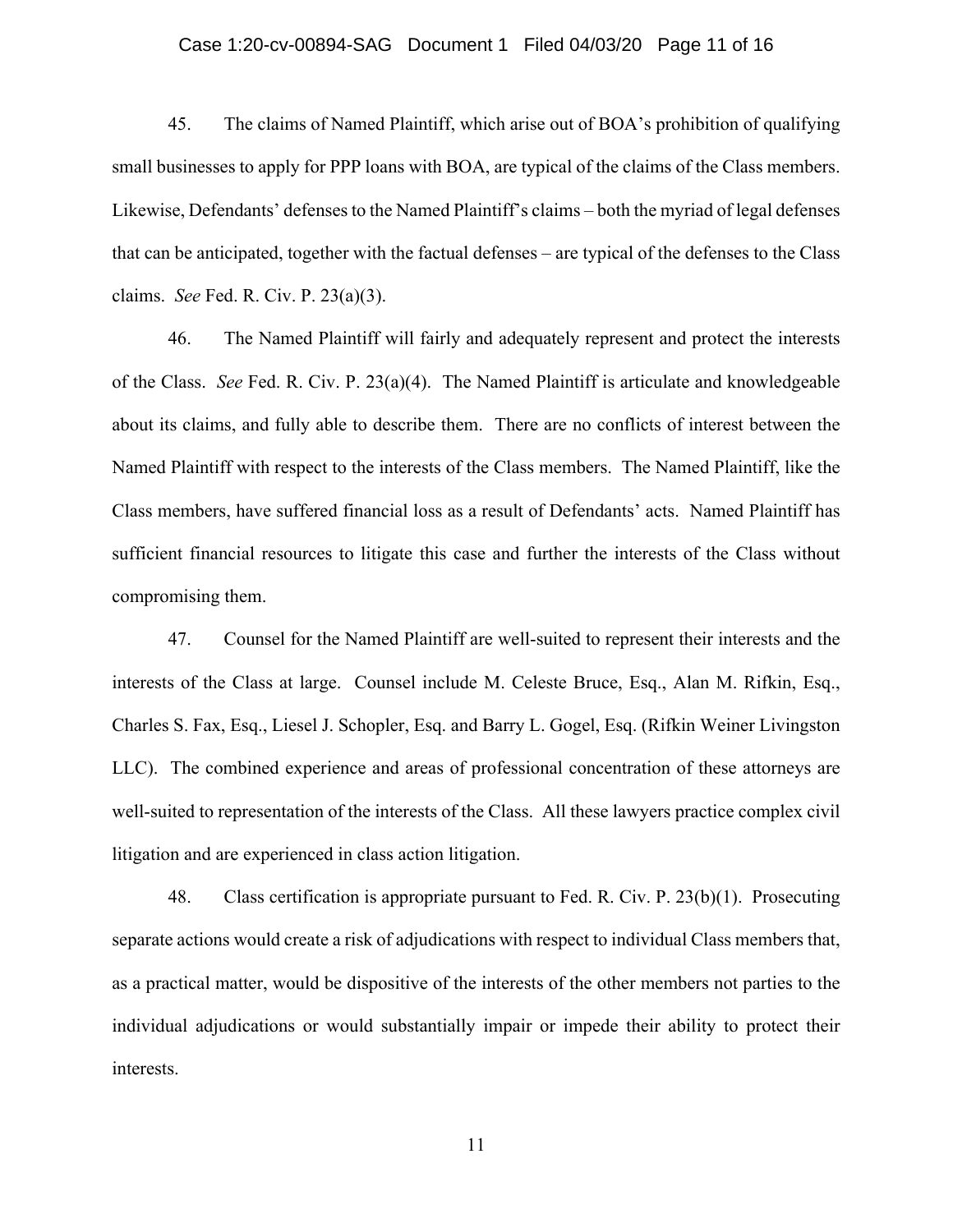#### Case 1:20-cv-00894-SAG Document 1 Filed 04/03/20 Page 12 of 16

49. Class certification is appropriate under Fed. R. Civ. P. 23(b)(2). BOA will continue to commit the violations alleged, and the members of the Classes and the general public will continue to be unfairly denied access to critical relief that they are entitled to under the CARES Act's PPP. BOA has acted and refused to act on grounds that apply generally to the Class so that final injunctive relief and corresponding declaratory relief is appropriate respecting the Class as a whole.

50. Class certification is also appropriate under Fed. R. Civ. P. 23(b)(3). The questions of law or fact common to the members of the Class, described above, predominate over any questions affecting only individual members.

51. Due to the individual amount at issue as to each Class member, as well as the cost and difficulty in litigating each case separately, the Class members have insufficient interest in individually controlling the prosecution of separate actions. *See* Fed. R. Civ. P. 23(b)(3)(A).

52. The Class has not previously litigated the claims asserted in this complaint. *See*  Fed. R. Civ. P. 23(b)(3)(B).

53. This Court is an appropriate forum for the litigation of the Class claims.

54. Any difficulties that might be incurred in the management of this class action are insubstantial. *See* Fed. R. Civ. P. 23(b)(3)(D).

## **COUNT I Violations of the CARES Act, H.R. 748 (Against All Defendants)**

55. Named Plaintiff incorporates each and every allegation contained in the preceding paragraphs by reference as if fully set forth herein.

56. The CARES Act, a \$2 trillion stimulus package in response to the COVID-19 pandemic that was signed in to law on March 27, 2020, includes the PPP, which empowers lenders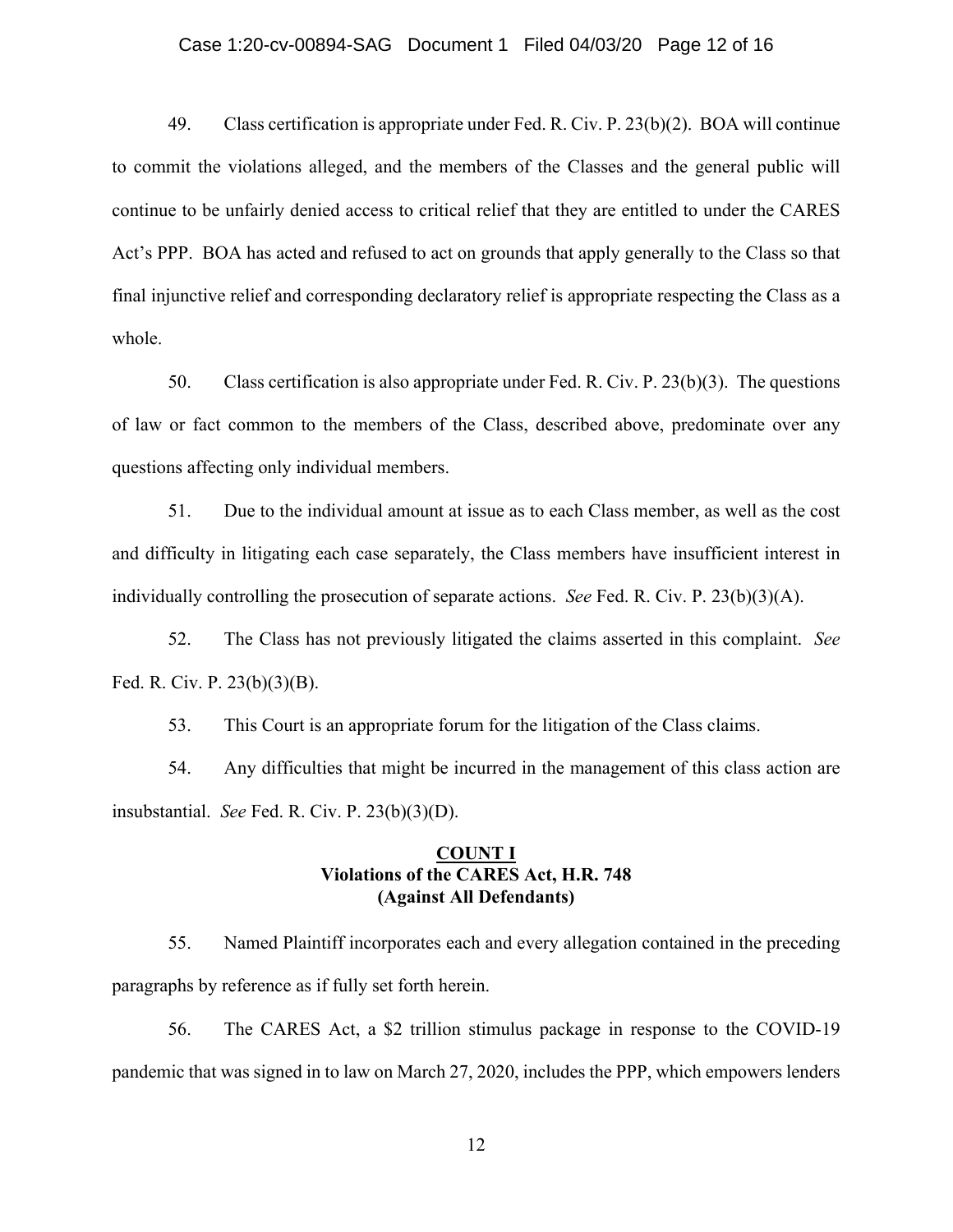#### Case 1:20-cv-00894-SAG Document 1 Filed 04/03/20 Page 13 of 16

to make available as much as \$349 billion in government-guaranteed loans to cover eight weeks of payroll and other expenses.

57. There is an implied cause of action arising under the CARES Act.

58. The CARES Act, along with the SBA's interim final rule on the PPP, provides the sole eligibility requirements to apply for a PPP loan.

59. The purpose of the CARES Act's PPP is to assist all entities and individuals who qualify and to provide equal access to those funds.

60. In flagrant disregard for law, BOA has decided to protect itself through the PPP program – rather than intended entities and individuals – by creating an unnecessary requirement to apply for a PPP loan from it – a lending relationship with BOA.

61. Profiles met the eligibility requirements for a PPP loan. Nevertheless, BOA refused to allow Profiles to apply for a PPP loan because it did not have a lending relationship with BOA.

62. As a direct and proximate result of BOA's wrongful actions, Profiles and Class members have suffered damages up to \$10 million each due their inability to apply for a PPP loan with BOA despite being eligible therefor.

# **COUNT II Violations of the SBA's 7(a) Loan Program, 15 U.S.C. 636(a) (Against All Defendants)**

63. Named Plaintiff incorporates each and every allegation contained in the preceding paragraphs by reference as if fully set forth herein.

64. The SBA's 7(a) loan program is designed to help start-up and existing small businesses obtain financing when they might not otherwise be eligible for business loans. Under the program, a participating lender executes the loan with the borrower according to specific SBA requirements.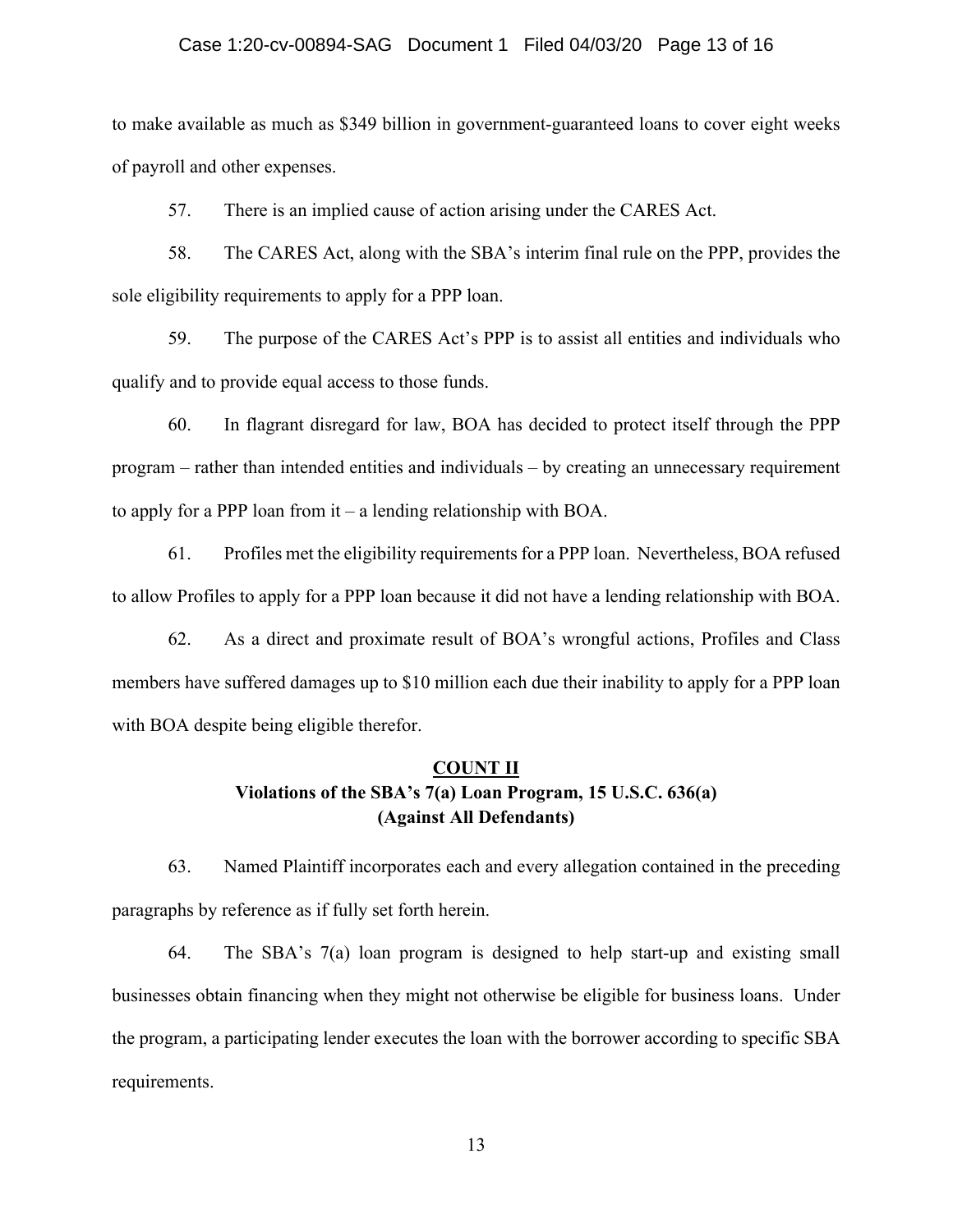65. The PPP is part of the SBA's 7(a) loan program.

66. There is an implied cause of action arising under the SBA's 7(a) loan program.

67. In flagrant disregard for law, BOA has decided to protect itself through the SBA's

7(a) PPP program – rather than intended entities and individuals – by creating an unnecessary requirement to apply for a PPP loan from it – a lending relationship with BOA.

68. Profiles met the eligibility requirements for a PPP loan. Nevertheless, BOA refused to allow Profiles to apply for a PPP loan because it did not have a lending relationship with BOA.

69. As a direct and proximate result of BOA's wrongful actions, Profiles and Class members have suffered damages up to \$10 million each due their inability to apply for a PPP loan with BOA despite being eligible therefor.

## **COUNT III Declaratory Judgment and Preliminary and Permanent Injunction Pursuant to 28 U.S.C. §§ 2201 and 2202**

## **(Against All Defendants)**

70. Named Plaintiff incorporates each and every allegation contained in the preceding paragraphs by reference as if fully set forth herein.

71. There is an actual controversy between Defendants and the Class concerning the application of the PPP.

72. Pursuant to 28 U.S.C. § 2201 this Court may "declare the rights and legal relations of any interested party seeking such declaration, whether or not further relief is or could be sought."

73. BOA wrongfully prevented entities and individuals from applying for PPP loans from BOA, despite meeting all federally-imposed PPP loan eligibility requirements, for lack of a lending relationship with BOA.

74. Accordingly, Profiles and members of the Class seek a declaration that BOA's requirement that applicants have a lending relationship with BOA in order to apply for a PPP loan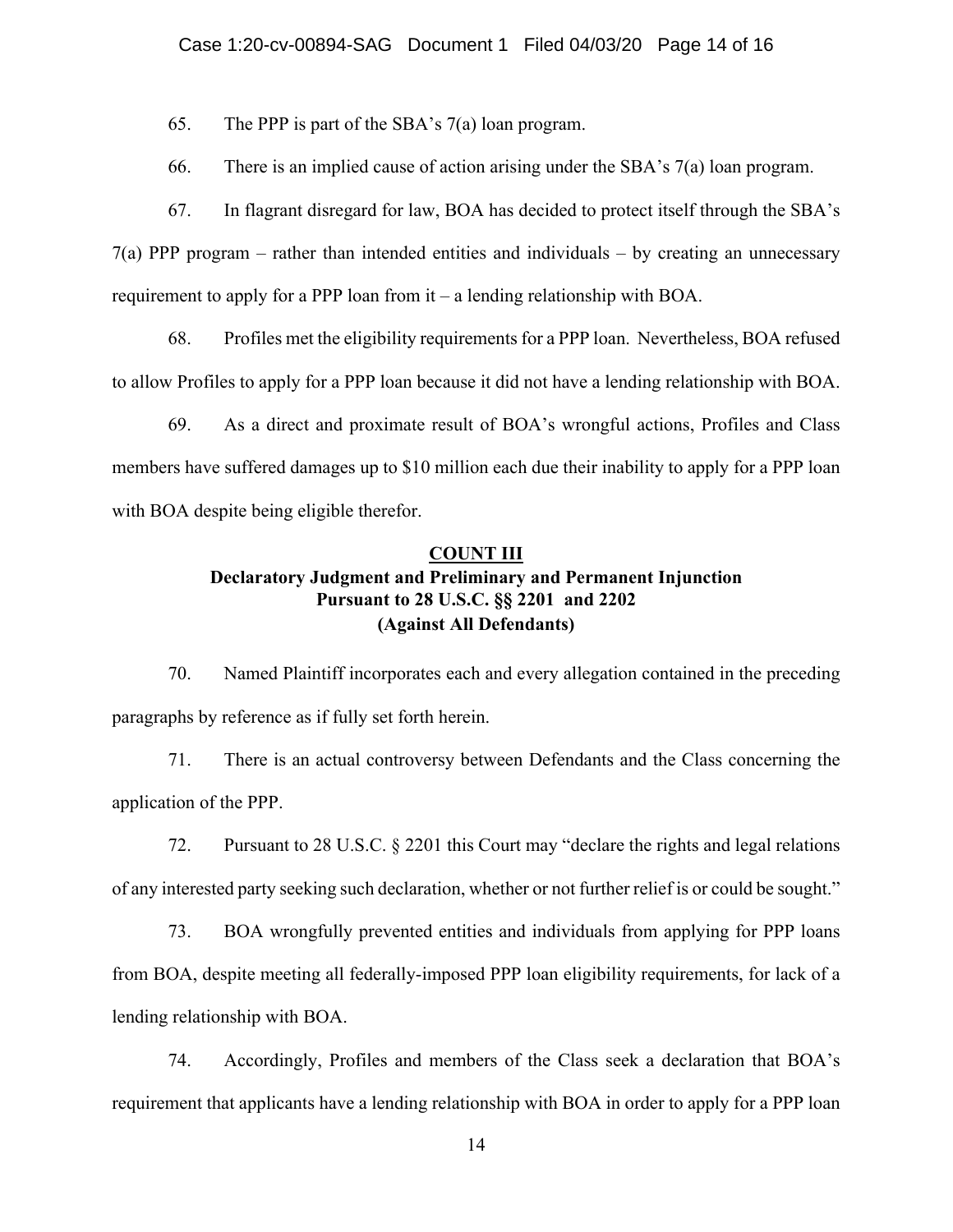be declared void, invalid and unenforceable.

75. Named Plaintiff and the Class are likely to succeed on the merits of their causes of action set forth in Counts I-III.

76. Named Plaintiff and the Class have suffered and will continue to suffer irreparable harm in the absence of injunctive relief enjoining BOA from depriving Named Plaintiff and the Class from the rights and benefits bestowed by the CARES Act and its regulations, and do not have an adequate remedy at law.

77. BOA will suffer no injury if the preliminary injunctive relief sought by the Named Plaintiff and the Class is granted.

78. The public interest will be served by the granting preliminary injunctive relief sought by the Named Plaintiff and the Class.

#### **PRAYER FOR RELIEF**

**WHEREFORE**, Named Plaintiff and the Class pray as follows:

A. Certify this action as a class action, pursuant to Fed. R. Civ. P. 23, designate Named Plaintiff as the Class representatives, and counsel for Named Plaintiff as Class Counsel;

B. Preliminarily and permanently enjoin BOA from engaging in the wrongful and unlawful conduct alleged herein, viz., depriving Named Plaintiff and the Class from the rights and benefits bestowed by the CARES Act and its regulations;

C. Direct BOA to make available to Named Plaintiff and the Class all of the rights and benefits under the CARES Act and its regulations;

D. Award damages, including compensatory, exemplary, and statutory damages, to Named Plaintiff and the Class in an amount to be determined at trial, for the acts complained of herein;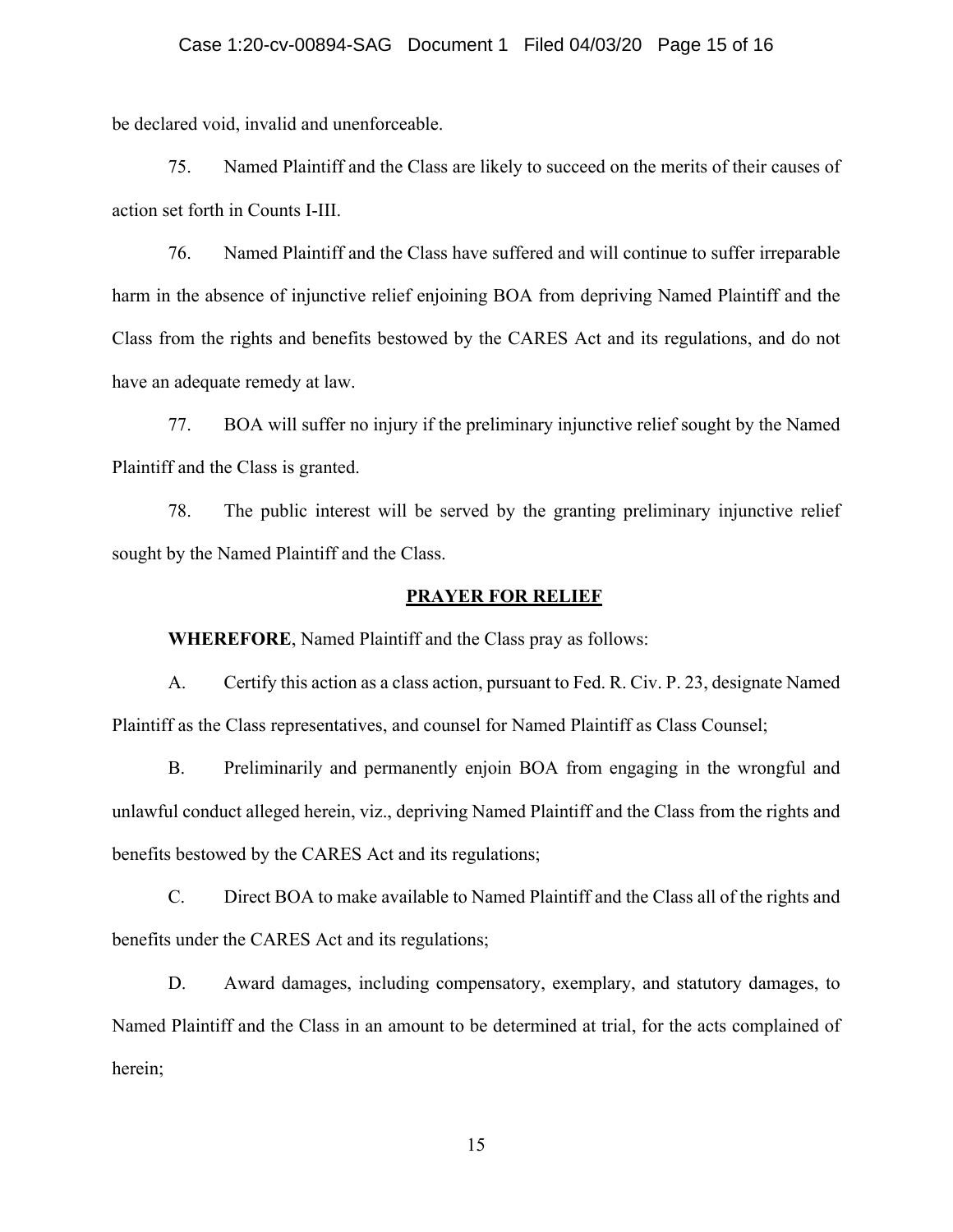## Case 1:20-cv-00894-SAG Document 1 Filed 04/03/20 Page 16 of 16

E. Award Named Plaintiff and the Class their expenses and costs of suit, including reasonable attorneys' fees to the extent provided by law;

F. Award Named Plaintiff and the Class pre-judgment and post-judgment interest at

the highest legal rate to the extent provided by law; and

G. Grant all other and further relief to which Named Plaintiff and the Class are entitled

by law or in equity as may be determined by the Court to be just, equitable and proper.

Respectfully submitted,

/S/ M. Celeste Bruce M. Celeste Bruce, Maryland Federal Bar No. 10710 Charles S. Fax, Maryland Federal Bar No. 2490 Rifkin Weiner Livingston LLC 7979 Old Georgetown Road, Suite 400 Bethesda, Maryland 20814 Telephone: (301) 951-0150 Telecopier: (301) 951-0172 Cell Phone: (410) 274-1453 Email: cbruce@rwllaw.com; cfax@rwllaw.com

Alan M. Rifkin, Maryland Federal Bar No. 11562 Liesel J. Schopler, Maryland Federal Bar No. 17280 Rifkin Weiner Livingston LLC 225 Duke of Gloucester Street Annapolis, Maryland 21401 Telephone: (410) 269-5066 Telecopier: (410) 269-1235 Email: arifkin@rwllaw.com; lschopler@rwlls.com

Barry L. Gogel, Maryland Federal Bar No. 25495 2002 Clipper Park Road, Suite 108 Baltimore, Maryland 21211 Telephone: (410) 769-8080 Telecopier: (410) 769-8811 Email: bgogel@rwllaw.com

April 3, 2020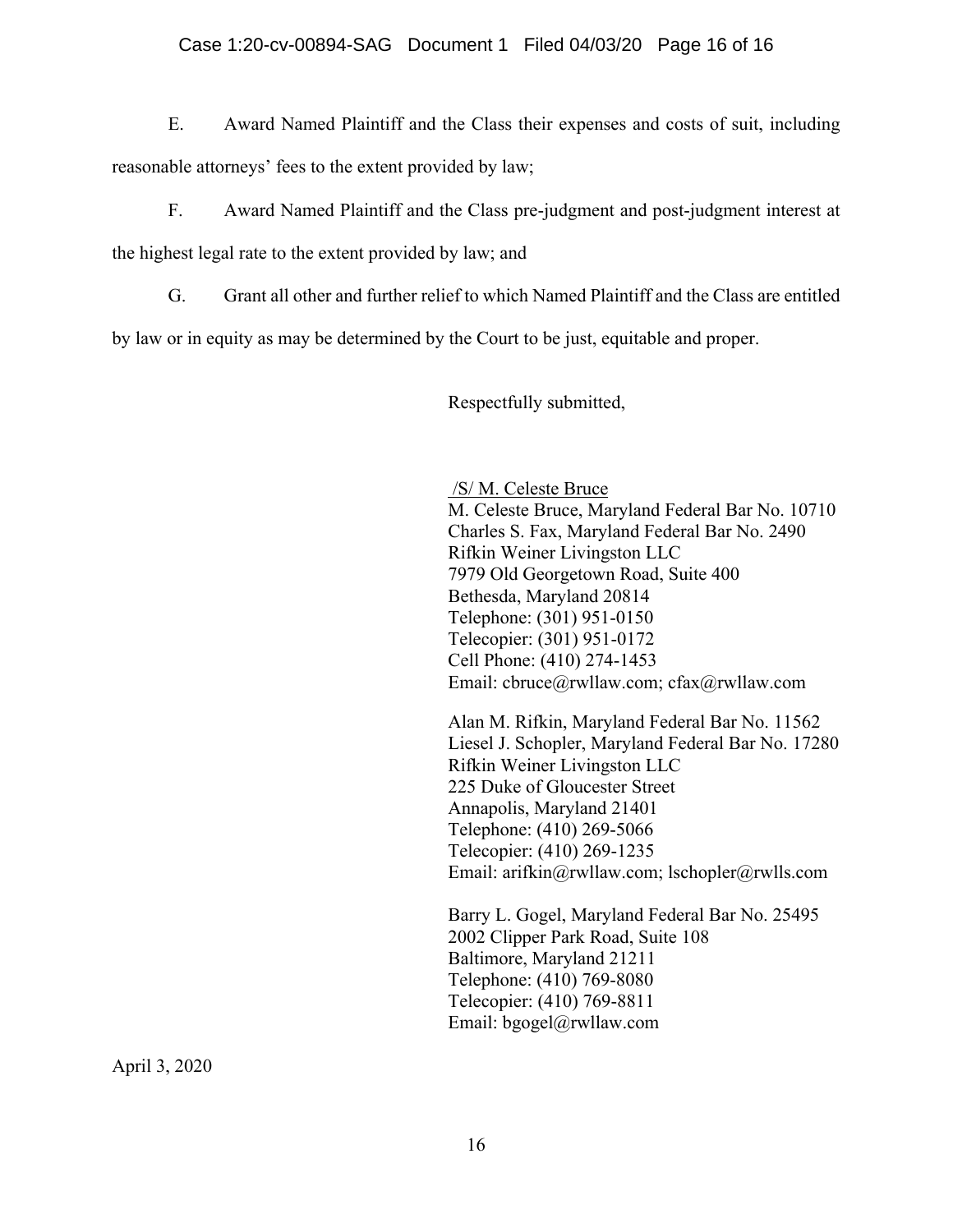# JS 44 (Rev. 08/16) **Case 1:20-cv-00894 SAGILDG@MER SHEETGE**d 04/03/20 Page 1 of 2

The JS 44 civil cover sheet and the information contained herein neither replace nor supplement the filing and service of pleadings or other papers as required by law, except as provided by local rules of court. This form,

| <b>PROFILES, INC.IFFS</b><br>on behalf of itself and all others similarly situated                                                                                                                                                                                                                                                                                                                                                                                                                                                                                                                                                                    |                                                                                                                                                                                                                                                                                                                                                                                                                                                                                                                                                                                                                                                   |                                                                                                                                                                                                                                                                                                                                                                                                                                                                                                                                                                                                                                                                                                      |                                                                                                                                                                                                                                                                                                                                                                                                                                                       | BANK OF AMERICA, N.A.<br>100 North Tryon Street<br>Charlotte, NC 28255                                                                                                                                                                                                                                                                                                                                                                          |                                                                                                                                                                                                                                                                                                                                                                                                                                                                                                                                                                                                                                                                          |  |  |  |  |  |  |  |
|-------------------------------------------------------------------------------------------------------------------------------------------------------------------------------------------------------------------------------------------------------------------------------------------------------------------------------------------------------------------------------------------------------------------------------------------------------------------------------------------------------------------------------------------------------------------------------------------------------------------------------------------------------|---------------------------------------------------------------------------------------------------------------------------------------------------------------------------------------------------------------------------------------------------------------------------------------------------------------------------------------------------------------------------------------------------------------------------------------------------------------------------------------------------------------------------------------------------------------------------------------------------------------------------------------------------|------------------------------------------------------------------------------------------------------------------------------------------------------------------------------------------------------------------------------------------------------------------------------------------------------------------------------------------------------------------------------------------------------------------------------------------------------------------------------------------------------------------------------------------------------------------------------------------------------------------------------------------------------------------------------------------------------|-------------------------------------------------------------------------------------------------------------------------------------------------------------------------------------------------------------------------------------------------------------------------------------------------------------------------------------------------------------------------------------------------------------------------------------------------------|-------------------------------------------------------------------------------------------------------------------------------------------------------------------------------------------------------------------------------------------------------------------------------------------------------------------------------------------------------------------------------------------------------------------------------------------------|--------------------------------------------------------------------------------------------------------------------------------------------------------------------------------------------------------------------------------------------------------------------------------------------------------------------------------------------------------------------------------------------------------------------------------------------------------------------------------------------------------------------------------------------------------------------------------------------------------------------------------------------------------------------------|--|--|--|--|--|--|--|
| (b) County of Residence of First Listed Plaintiff                                                                                                                                                                                                                                                                                                                                                                                                                                                                                                                                                                                                     | (EXCEPT IN U.S. PLAINTIFF CASES)                                                                                                                                                                                                                                                                                                                                                                                                                                                                                                                                                                                                                  | <b>Baltimore</b>                                                                                                                                                                                                                                                                                                                                                                                                                                                                                                                                                                                                                                                                                     | County of Residence of First Listed Defendant<br>(IN U.S. PLAINTIFF CASES ONLY)<br>IN LAND CONDEMNATION CASES, USE THE LOCATION OF<br>NOTE:<br>THE TRACT OF LAND INVOLVED.                                                                                                                                                                                                                                                                            |                                                                                                                                                                                                                                                                                                                                                                                                                                                 |                                                                                                                                                                                                                                                                                                                                                                                                                                                                                                                                                                                                                                                                          |  |  |  |  |  |  |  |
| M. Celeste Bruce, Esq. (coruce @ wilaw.com)<br>Rifkin Weiner Livingston, LLC, 7979 Old Georgetown Rd., Suite 400,<br>Bethesda, MD 20814/Phone: (301) 467-1674 /See attachment                                                                                                                                                                                                                                                                                                                                                                                                                                                                         |                                                                                                                                                                                                                                                                                                                                                                                                                                                                                                                                                                                                                                                   |                                                                                                                                                                                                                                                                                                                                                                                                                                                                                                                                                                                                                                                                                                      | Attorneys (If Known)                                                                                                                                                                                                                                                                                                                                                                                                                                  |                                                                                                                                                                                                                                                                                                                                                                                                                                                 |                                                                                                                                                                                                                                                                                                                                                                                                                                                                                                                                                                                                                                                                          |  |  |  |  |  |  |  |
| II. BASIS OF JURISDICTION (Place an "X" in One Box Only)                                                                                                                                                                                                                                                                                                                                                                                                                                                                                                                                                                                              |                                                                                                                                                                                                                                                                                                                                                                                                                                                                                                                                                                                                                                                   |                                                                                                                                                                                                                                                                                                                                                                                                                                                                                                                                                                                                                                                                                                      | <b>III. CITIZENSHIP OF PRINCIPAL PARTIES</b> (Place an "X" in One Box for Plaintiff                                                                                                                                                                                                                                                                                                                                                                   |                                                                                                                                                                                                                                                                                                                                                                                                                                                 |                                                                                                                                                                                                                                                                                                                                                                                                                                                                                                                                                                                                                                                                          |  |  |  |  |  |  |  |
| $\Box$ 1 U.S. Government<br>Plaintiff                                                                                                                                                                                                                                                                                                                                                                                                                                                                                                                                                                                                                 | $\mathbf{X}_3$ Federal Question<br>(U.S. Government Not a Party)                                                                                                                                                                                                                                                                                                                                                                                                                                                                                                                                                                                  |                                                                                                                                                                                                                                                                                                                                                                                                                                                                                                                                                                                                                                                                                                      | (For Diversity Cases Only)<br>PTF<br>Citizen of This State<br>$\Box$ 1                                                                                                                                                                                                                                                                                                                                                                                | and One Box for Defendant)<br>PTF<br>DEF<br>$\Box$ 4<br>Incorporated or Principal Place<br>$\Box$ 4<br>of Business In This State                                                                                                                                                                                                                                                                                                                |                                                                                                                                                                                                                                                                                                                                                                                                                                                                                                                                                                                                                                                                          |  |  |  |  |  |  |  |
| $\Box$ 2 U.S. Government<br>Defendant                                                                                                                                                                                                                                                                                                                                                                                                                                                                                                                                                                                                                 | $\Box$ 4 Diversity                                                                                                                                                                                                                                                                                                                                                                                                                                                                                                                                                                                                                                | (Indicate Citizenship of Parties in Item III)                                                                                                                                                                                                                                                                                                                                                                                                                                                                                                                                                                                                                                                        | Citizen of Another State                                                                                                                                                                                                                                                                                                                                                                                                                              | $\Box$ 2 Incorporated <i>and</i> Principal Place<br>$\Box$ 2<br>of Business In Another State                                                                                                                                                                                                                                                                                                                                                    | $\square$ 5<br>$\Box$ 5                                                                                                                                                                                                                                                                                                                                                                                                                                                                                                                                                                                                                                                  |  |  |  |  |  |  |  |
|                                                                                                                                                                                                                                                                                                                                                                                                                                                                                                                                                                                                                                                       |                                                                                                                                                                                                                                                                                                                                                                                                                                                                                                                                                                                                                                                   |                                                                                                                                                                                                                                                                                                                                                                                                                                                                                                                                                                                                                                                                                                      | Citizen or Subject of a<br>Foreign Country                                                                                                                                                                                                                                                                                                                                                                                                            | $\Box$ 3 Foreign Nation<br>$\Box$ 3                                                                                                                                                                                                                                                                                                                                                                                                             | $\Box$ 6<br>$\Box$ 6                                                                                                                                                                                                                                                                                                                                                                                                                                                                                                                                                                                                                                                     |  |  |  |  |  |  |  |
| IV. NATURE OF SUIT (Place an "X" in One Box Only)<br><b>CONTRACT</b>                                                                                                                                                                                                                                                                                                                                                                                                                                                                                                                                                                                  |                                                                                                                                                                                                                                                                                                                                                                                                                                                                                                                                                                                                                                                   | <b>TORTS</b>                                                                                                                                                                                                                                                                                                                                                                                                                                                                                                                                                                                                                                                                                         | <b>FORFEITURE/PENALTY</b>                                                                                                                                                                                                                                                                                                                                                                                                                             | Click here for. Nature of Suit Code Descriptions.<br><b>BANKRUPTCY</b>                                                                                                                                                                                                                                                                                                                                                                          | <b>OTHER STATUTES</b>                                                                                                                                                                                                                                                                                                                                                                                                                                                                                                                                                                                                                                                    |  |  |  |  |  |  |  |
| $\Box$ 110 Insurance<br>$\Box$ 120 Marine<br>$\Box$ 130 Miller Act<br>$\Box$ 140 Negotiable Instrument<br>$\Box$ 150 Recovery of Overpayment<br>& Enforcement of Judgment<br>151 Medicare Act<br>152 Recovery of Defaulted<br><b>Student Loans</b><br>(Excludes Veterans)<br>$\Box$ 153 Recovery of Overpayment<br>of Veteran's Benefits<br>$\Box$ 160 Stockholders' Suits<br>190 Other Contract<br>195 Contract Product Liability<br>$\Box$ 196 Franchise<br><b>REAL PROPERTY</b><br>210 Land Condemnation<br>220 Foreclosure<br>$\Box$ 230 Rent Lease & Ejectment<br>240 Torts to Land<br>245 Tort Product Liability<br>290 All Other Real Property | PERSONAL INJURY<br>$\Box$ 310 Airplane<br>□ 315 Airplane Product<br>Liability<br>$\Box$ 320 Assault, Libel &<br>Slander<br>□ 330 Federal Employers'<br>Liability<br>340 Marine<br>345 Marine Product<br>Liability<br>□ 350 Motor Vehicle<br>□ 355 Motor Vehicle<br><b>Product Liability</b><br>360 Other Personal<br>Injury<br>$\Box$ 362 Personal Injury -<br>Medical Malpractice<br><b>CIVIL RIGHTS</b><br>$\Box$ 440 Other Civil Rights<br>$\Box$ 441 Voting<br>$\Box$ 442 Employment<br>$\Box$ 443 Housing/<br>Accommodations<br>$\Box$ 445 Amer. w/Disabilities -<br>Employment<br>$\Box$ 446 Amer. w/Disabilities<br>Other<br>448 Education | PERSONAL INJURY<br>$\Box$ 365 Personal Injury -<br><b>Product Liability</b><br>$\Box$ 367 Health Care/<br>Pharmaceutical<br>Personal Injury<br>Product Liability<br>368 Asbestos Personal<br><b>Injury Product</b><br>Liability<br>370 Other Fraud<br>$\Box$ 371 Truth in Lending<br>380 Other Personal<br><b>Property Damage</b><br>385 Property Damage<br>Product Liability<br><b>PRISONER PETITIONS</b><br><b>Habeas Corpus:</b><br>$\Box$ 463 Alien Detainee<br>$\Box$ 510 Motions to Vacate<br>Sentence<br>530 General<br>535 Death Penalty<br>Other:<br>$\Box$ 540 Mandamus & Other<br>$\Box$ 550 Civil Rights<br>555 Prison Condition<br>560 Civil Detainee -<br>Conditions of<br>Confinement | 1 625 Drug Related Seizure<br>of Property 21 USC 881<br>$\Box$ 690 Other<br><b>LABOR</b><br>PERSONAL PROPERTY □ 710 Fair Labor Standards<br>Act<br>720 Labor/Management<br>Relations<br>740 Railway Labor Act<br>751 Family and Medical<br>Leave Act<br>$\Box$ 790 Other Labor Litigation<br>791 Employee Retirement<br>Income Security Act<br><b>IMMIGRATION</b><br>$\Box$ 462 Naturalization Application<br>$\Box$ 465 Other Immigration<br>Actions | 158 152 422 Appeal 28 USC<br>1 423 Withdrawal<br>28 USC 157<br><b>PROPERTY RIGHTS</b><br>$\Box$ 820 Copyrights<br>□ 830 Patent<br>□ 840 Trademark<br><b>SOCIAL SECURITY</b><br>$\Box$ 861 HIA (1395ff)<br><b>1 862 Black Lung (923)</b><br>$\Box$ 863 DIWC/DIWW (405(g))<br>□ 864 SSID Title XVI<br>$\Box$ 865 RSI (405(g))<br><b>FEDERAL TAX SUITS</b><br>□ 870 Taxes (U.S. Plaintiff<br>or Defendant)<br>□ 871 IRS-Third Party<br>26 USC 7609 | 375 False Claims Act<br>$\Box$ 376 Qui Tam (31 USC<br>3729(a)<br>$\Box$ 400 State Reapportionment<br>$\Box$ 410 Antitrust<br>$\Box$ 430 Banks and Banking<br>$\Box$ 450 Commerce<br>$\Box$ 460 Deportation<br>1 470 Racketeer Influenced and<br>Corrupt Organizations<br>480 Consumer Credit<br>490 Cable/Sat TV<br>$\Box$ 850 Securities/Commodities/<br>Exchange<br>890 Other Statutory Actions<br>□ 891 Agricultural Acts<br>□ 893 Environmental Matters<br>$\Box$ 895 Freedom of Information<br>Act<br>□ 896 Arbitration<br>□ 899 Administrative Procedure<br>Act/Review or Appeal of<br>Agency Decision<br>$\Box$ 950 Constitutionality of<br><b>State Statutes</b> |  |  |  |  |  |  |  |
| <b>V. ORIGIN</b> (Place an "X" in One Box Only)<br>$\mathbf{X}$ 1<br>Original<br>Proceeding                                                                                                                                                                                                                                                                                                                                                                                                                                                                                                                                                           | $\square$ 2 Removed from<br>$\Box$ 3<br><b>State Court</b>                                                                                                                                                                                                                                                                                                                                                                                                                                                                                                                                                                                        | Remanded from<br>Appellate Court                                                                                                                                                                                                                                                                                                                                                                                                                                                                                                                                                                                                                                                                     | $\Box$ 4 Reinstated or<br>$\Box$ 5 Transferred from<br>Reopened<br>(specify)                                                                                                                                                                                                                                                                                                                                                                          | $\Box$ 6 Multidistrict<br>Litigation -<br>Another District<br>Transfer                                                                                                                                                                                                                                                                                                                                                                          | $\Box$ 8 Multidistrict<br>Litigation -<br>Direct File                                                                                                                                                                                                                                                                                                                                                                                                                                                                                                                                                                                                                    |  |  |  |  |  |  |  |
| VI. CAUSE OF ACTION                                                                                                                                                                                                                                                                                                                                                                                                                                                                                                                                                                                                                                   | H.R. 748; 15 U.S.C. 636<br>Brief description of cause:                                                                                                                                                                                                                                                                                                                                                                                                                                                                                                                                                                                            |                                                                                                                                                                                                                                                                                                                                                                                                                                                                                                                                                                                                                                                                                                      | Cite the U.S. Civil Statute under which you are filing (Do not cite jurisdictional statutes unless diversity):                                                                                                                                                                                                                                                                                                                                        |                                                                                                                                                                                                                                                                                                                                                                                                                                                 |                                                                                                                                                                                                                                                                                                                                                                                                                                                                                                                                                                                                                                                                          |  |  |  |  |  |  |  |
|                                                                                                                                                                                                                                                                                                                                                                                                                                                                                                                                                                                                                                                       |                                                                                                                                                                                                                                                                                                                                                                                                                                                                                                                                                                                                                                                   |                                                                                                                                                                                                                                                                                                                                                                                                                                                                                                                                                                                                                                                                                                      | Violations of the CARES Act, SBA's 7(a) Loan Program, Declaratory Judgment and Injunctive Relief                                                                                                                                                                                                                                                                                                                                                      |                                                                                                                                                                                                                                                                                                                                                                                                                                                 |                                                                                                                                                                                                                                                                                                                                                                                                                                                                                                                                                                                                                                                                          |  |  |  |  |  |  |  |
| VII. REQUESTED IN<br><b>X</b> CHECK IF THIS IS A CLASS ACTION<br><b>DEMAND \$</b><br>CHECK YES only if demanded in complaint:<br>10000000<br><b>COMPLAINT:</b><br>UNDER RULE 23, F.R.Cv.P.<br>$\Box$ Yes<br><b>JURY DEMAND:</b>                                                                                                                                                                                                                                                                                                                                                                                                                       |                                                                                                                                                                                                                                                                                                                                                                                                                                                                                                                                                                                                                                                   |                                                                                                                                                                                                                                                                                                                                                                                                                                                                                                                                                                                                                                                                                                      |                                                                                                                                                                                                                                                                                                                                                                                                                                                       |                                                                                                                                                                                                                                                                                                                                                                                                                                                 | $\Box$ No                                                                                                                                                                                                                                                                                                                                                                                                                                                                                                                                                                                                                                                                |  |  |  |  |  |  |  |
| VIII. RELATED CASE(S)<br>IF ANY                                                                                                                                                                                                                                                                                                                                                                                                                                                                                                                                                                                                                       | (See instructions):                                                                                                                                                                                                                                                                                                                                                                                                                                                                                                                                                                                                                               | <b>JUDGE</b>                                                                                                                                                                                                                                                                                                                                                                                                                                                                                                                                                                                                                                                                                         |                                                                                                                                                                                                                                                                                                                                                                                                                                                       | DOCKET NUMBER                                                                                                                                                                                                                                                                                                                                                                                                                                   |                                                                                                                                                                                                                                                                                                                                                                                                                                                                                                                                                                                                                                                                          |  |  |  |  |  |  |  |
| <b>DATE</b><br>4/3/2020                                                                                                                                                                                                                                                                                                                                                                                                                                                                                                                                                                                                                               |                                                                                                                                                                                                                                                                                                                                                                                                                                                                                                                                                                                                                                                   |                                                                                                                                                                                                                                                                                                                                                                                                                                                                                                                                                                                                                                                                                                      | SIGNATURE OF ATTORNEY OF RECORD                                                                                                                                                                                                                                                                                                                                                                                                                       |                                                                                                                                                                                                                                                                                                                                                                                                                                                 |                                                                                                                                                                                                                                                                                                                                                                                                                                                                                                                                                                                                                                                                          |  |  |  |  |  |  |  |
| <b>FOR OFFICE USE ONLY</b><br><b>RECEIPT#</b>                                                                                                                                                                                                                                                                                                                                                                                                                                                                                                                                                                                                         | <b>AMOUNT</b>                                                                                                                                                                                                                                                                                                                                                                                                                                                                                                                                                                                                                                     | <b>APPLYING IFP</b>                                                                                                                                                                                                                                                                                                                                                                                                                                                                                                                                                                                                                                                                                  | <b>JUDGE</b>                                                                                                                                                                                                                                                                                                                                                                                                                                          | MAG. JUDGE                                                                                                                                                                                                                                                                                                                                                                                                                                      |                                                                                                                                                                                                                                                                                                                                                                                                                                                                                                                                                                                                                                                                          |  |  |  |  |  |  |  |
| Print                                                                                                                                                                                                                                                                                                                                                                                                                                                                                                                                                                                                                                                 | Save As                                                                                                                                                                                                                                                                                                                                                                                                                                                                                                                                                                                                                                           |                                                                                                                                                                                                                                                                                                                                                                                                                                                                                                                                                                                                                                                                                                      |                                                                                                                                                                                                                                                                                                                                                                                                                                                       |                                                                                                                                                                                                                                                                                                                                                                                                                                                 | <b>Reset</b>                                                                                                                                                                                                                                                                                                                                                                                                                                                                                                                                                                                                                                                             |  |  |  |  |  |  |  |